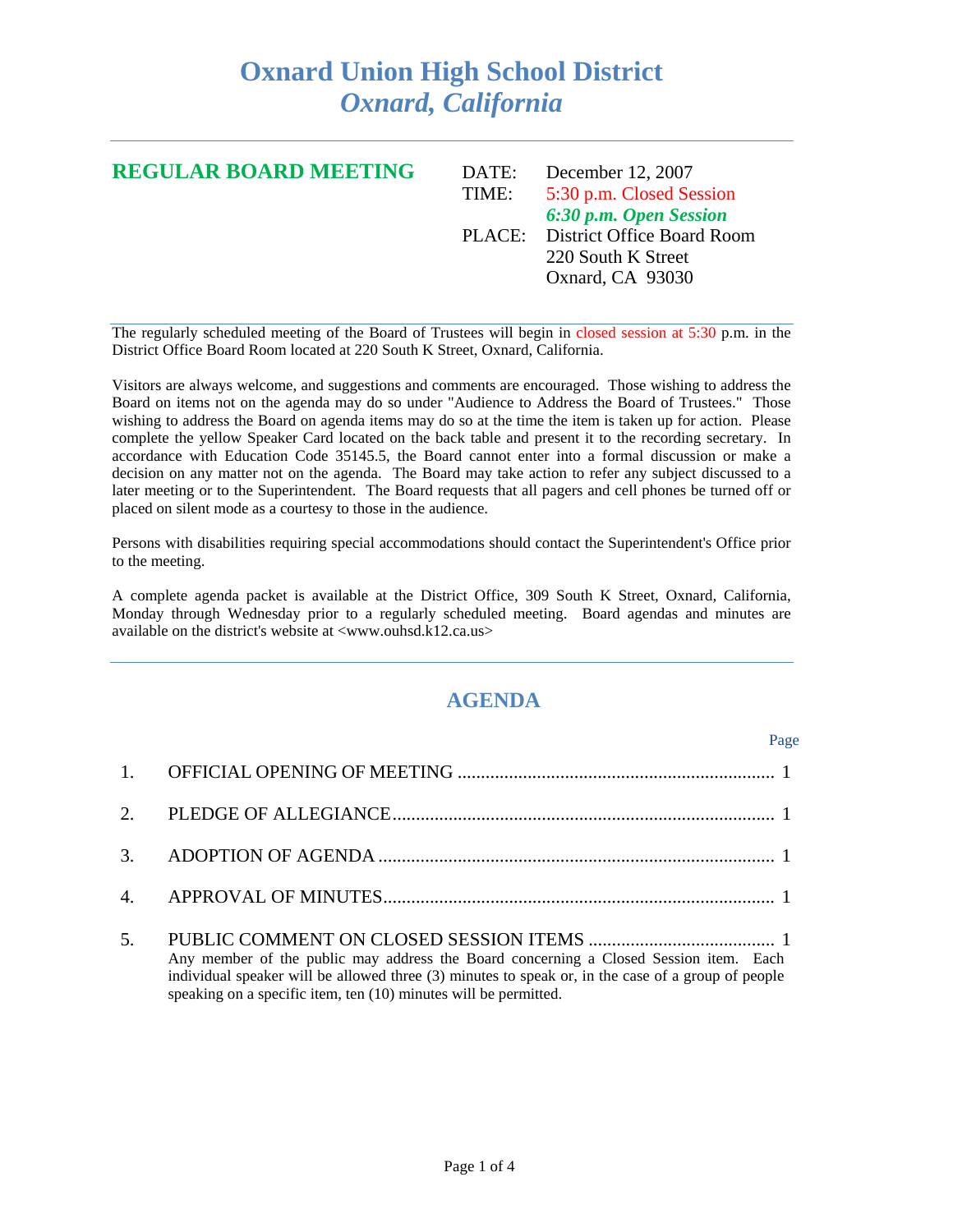Board Meeting Agenda December 12, 2007

| 6.  |                 | During this time, the Board may adjourn to Closed Session to discuss confidential material relating<br>to the items listed below.                                                                                                                                                                                                                                                                                                                                                                                                                                                                                   |
|-----|-----------------|---------------------------------------------------------------------------------------------------------------------------------------------------------------------------------------------------------------------------------------------------------------------------------------------------------------------------------------------------------------------------------------------------------------------------------------------------------------------------------------------------------------------------------------------------------------------------------------------------------------------|
|     | A.              | Student Personnel [Education Code §35146, 48912, 48919]                                                                                                                                                                                                                                                                                                                                                                                                                                                                                                                                                             |
|     | <b>B.</b>       | Conference with Legal Counsel – Existing Litigation                                                                                                                                                                                                                                                                                                                                                                                                                                                                                                                                                                 |
|     |                 |                                                                                                                                                                                                                                                                                                                                                                                                                                                                                                                                                                                                                     |
|     |                 | [Government Code 54956.9(a)]                                                                                                                                                                                                                                                                                                                                                                                                                                                                                                                                                                                        |
|     |                 | Unification                                                                                                                                                                                                                                                                                                                                                                                                                                                                                                                                                                                                         |
|     | C.              | Conference with Agency Labor Negotiator                                                                                                                                                                                                                                                                                                                                                                                                                                                                                                                                                                             |
|     |                 | [Government Code §54957.6]                                                                                                                                                                                                                                                                                                                                                                                                                                                                                                                                                                                          |
|     |                 | <b>Agency Negotiator:</b><br><b>Roger Rice</b>                                                                                                                                                                                                                                                                                                                                                                                                                                                                                                                                                                      |
|     |                 | <b>Assistant Superintendent-Human Resources</b>                                                                                                                                                                                                                                                                                                                                                                                                                                                                                                                                                                     |
|     |                 | Employee Organization: Oxnard Federation of Teachers – Certificated Unit                                                                                                                                                                                                                                                                                                                                                                                                                                                                                                                                            |
| 7.  |                 | $(6:30 p.m. - Time Approximate)$                                                                                                                                                                                                                                                                                                                                                                                                                                                                                                                                                                                    |
|     |                 |                                                                                                                                                                                                                                                                                                                                                                                                                                                                                                                                                                                                                     |
| 8.  |                 | ANNUAL ORGANIZATIONAL MEETING OF THE GOVERNING BOARD  2                                                                                                                                                                                                                                                                                                                                                                                                                                                                                                                                                             |
|     | A.              |                                                                                                                                                                                                                                                                                                                                                                                                                                                                                                                                                                                                                     |
|     | <b>B.</b>       |                                                                                                                                                                                                                                                                                                                                                                                                                                                                                                                                                                                                                     |
|     |                 | <b>Election of Board President</b><br>B.1                                                                                                                                                                                                                                                                                                                                                                                                                                                                                                                                                                           |
|     |                 | <b>Election of Board Vice President</b><br>B.2                                                                                                                                                                                                                                                                                                                                                                                                                                                                                                                                                                      |
|     |                 | <b>Election of Board Clerk</b><br>B.3                                                                                                                                                                                                                                                                                                                                                                                                                                                                                                                                                                               |
|     | C.              | Appointment of Representative to Vote in Election for Members of the                                                                                                                                                                                                                                                                                                                                                                                                                                                                                                                                                |
|     |                 |                                                                                                                                                                                                                                                                                                                                                                                                                                                                                                                                                                                                                     |
|     | D.              |                                                                                                                                                                                                                                                                                                                                                                                                                                                                                                                                                                                                                     |
|     | Ε.              |                                                                                                                                                                                                                                                                                                                                                                                                                                                                                                                                                                                                                     |
| 9.  |                 | Those persons wishing to address the Board may do so at this time by completing a yellow Speaker<br>Card, located on the back table, and presenting it to the recording secretary. Please address your<br>comments to the Board President. Individual presentations are limited to three (3) minutes each, or in<br>the case of a group of people speaking on a specific items, ten (10) minutes will be permitted. Please<br>refer to the complete text of Oxnard Union High School District Board Policy 910: Procedures for<br>Communicating with the Board of Trustees, located in the front of the Board book. |
|     |                 |                                                                                                                                                                                                                                                                                                                                                                                                                                                                                                                                                                                                                     |
| 10. |                 | <b>SUPERINTENDENT'S REPORTS</b><br>. 3                                                                                                                                                                                                                                                                                                                                                                                                                                                                                                                                                                              |
|     | A.<br><b>B.</b> | Board Recognition: Geo Challenge Winners - Rio Mesa High School<br>Board Recognition: Employees of the Year                                                                                                                                                                                                                                                                                                                                                                                                                                                                                                         |
|     | $\mathcal{C}$ . | General District Acknowledgements/Updates: Superintendent Jody Dunlap                                                                                                                                                                                                                                                                                                                                                                                                                                                                                                                                               |
|     | D.              | Regular Report: Student Representative to the Board, Seira Matsushima                                                                                                                                                                                                                                                                                                                                                                                                                                                                                                                                               |
|     |                 |                                                                                                                                                                                                                                                                                                                                                                                                                                                                                                                                                                                                                     |
| 11. |                 | <b>CONSENT CALENDAR</b>                                                                                                                                                                                                                                                                                                                                                                                                                                                                                                                                                                                             |
|     | A.              | Consideration of Approval of Certificated and Classified Personnel 4                                                                                                                                                                                                                                                                                                                                                                                                                                                                                                                                                |
|     | Β.              |                                                                                                                                                                                                                                                                                                                                                                                                                                                                                                                                                                                                                     |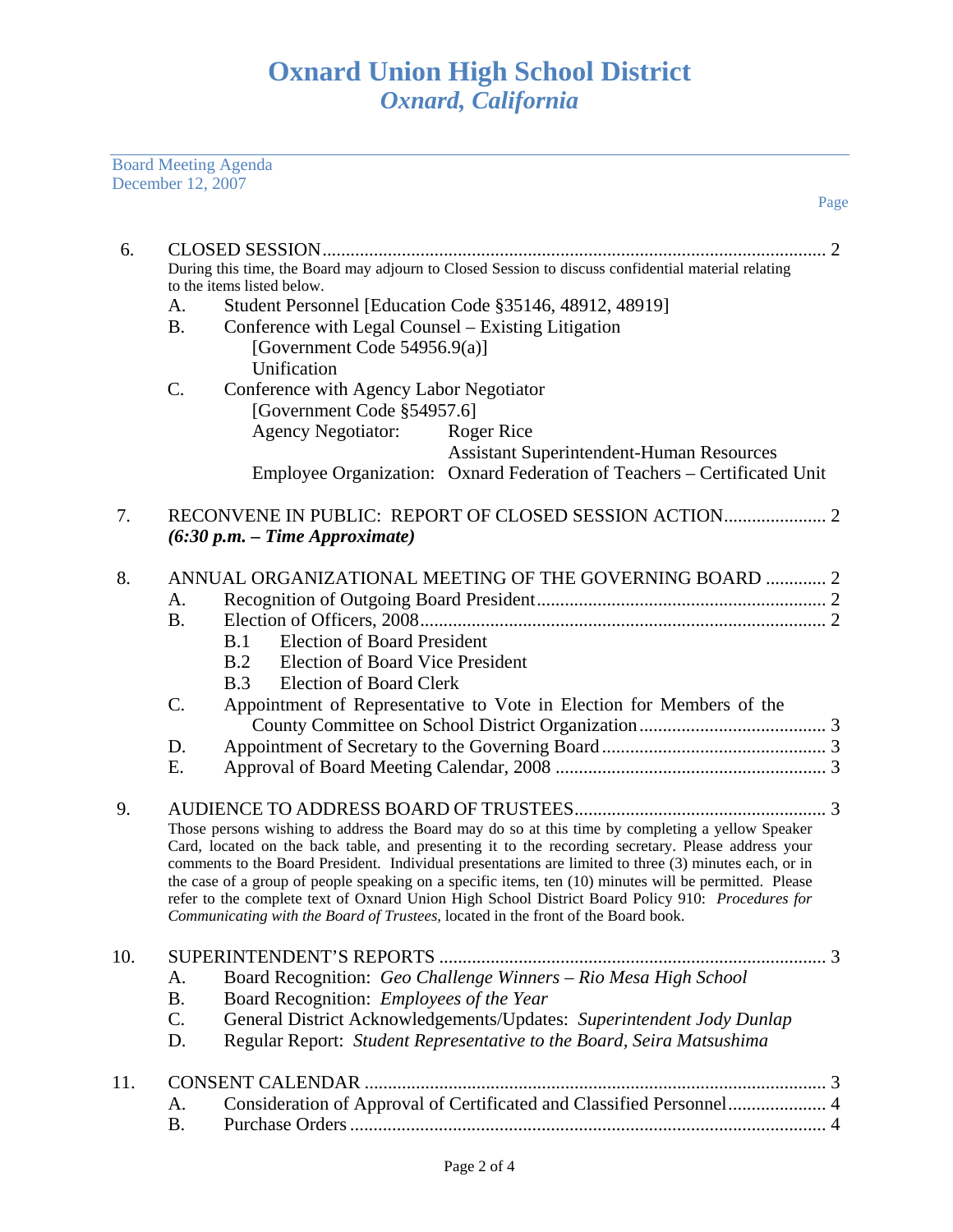Board Meeting Agenda December 12, 2007

| 11. |    | <b>CONSENT CALENDAR - Continued</b>                                                                                                                   |
|-----|----|-------------------------------------------------------------------------------------------------------------------------------------------------------|
|     | C. | Consideration of Approval of Non-Public School Placement for Student Case<br>Numbers Twenty-one to Twenty-five, 07-08, According to the               |
|     |    | Recommendation of the Student's IEP Team and the Director of Special                                                                                  |
|     |    |                                                                                                                                                       |
|     | D. | Consideration of Approval of Student Expulsion by Voluntary Agreement of the                                                                          |
|     |    | School Principal, the Student, and the Students' Parent/Guardian, as per                                                                              |
|     | E. | Consideration of Approval of Student Expulsion by Recommendation of the                                                                               |
|     |    |                                                                                                                                                       |
|     | F. | Consideration of Approval of Internship Agreement with the University of                                                                              |
|     |    |                                                                                                                                                       |
|     | G. | Consideration of Waiver of California High School Exit Exam (CAHSEE)                                                                                  |
|     |    |                                                                                                                                                       |
|     | H. | Consideration of Approval of Single School Plan for Student Achievement,                                                                              |
|     | I. | Consideration of Approval of Change of Rate of Mileage Reimbursement to                                                                               |
|     |    |                                                                                                                                                       |
|     | J. | Consideration of Renewal of Agreement for Special Services with Atkinson,                                                                             |
|     |    |                                                                                                                                                       |
|     | K. | Consideration of Renewal of Agreement with Special District Financing and                                                                             |
|     |    | Administration (SDFA) for School Facilities Needs Analysis and Fee                                                                                    |
|     |    |                                                                                                                                                       |
|     | L. | Consideration of Approval of Notice of Completion of the All Weather Track                                                                            |
|     |    |                                                                                                                                                       |
|     | M. | Consideration of Approval of the Agreement between Oxnard Union High<br>School District and Trueline for the Resurfacing of Basketball and Volleyball |
|     |    |                                                                                                                                                       |
|     | N. | Consideration of Approval for a 50-50 Purchase of a Chevrolet Truck for the                                                                           |
|     |    |                                                                                                                                                       |
|     | 0. | Consideration of Approval of Agreement with Ventura County Office of                                                                                  |
|     |    | Education for R.O.P. Teachers for Culinary Arts, Hospitality and Tourism,                                                                             |
|     |    | Photo Communications, Production Technology and Video Production, and                                                                                 |
|     |    |                                                                                                                                                       |
|     | P. | Consideration of Renewal of Agreement for Special Services with the Law                                                                               |
|     | Q. | Consideration of Approval to Enter into an Agreement between Oxnard Union                                                                             |
|     |    | High School District and Cathleen Lewis, Consultant for Visually Impaired                                                                             |
|     |    |                                                                                                                                                       |
|     | R. |                                                                                                                                                       |
|     | S. | Consideration of Approval of ACHS Trip Request for 14 Students and Three (3)                                                                          |
|     |    | Chaperones to Attend Wrestling Tournament, Las Vegas, Nevada, December                                                                                |
|     |    |                                                                                                                                                       |
|     | T. |                                                                                                                                                       |
|     | U. |                                                                                                                                                       |